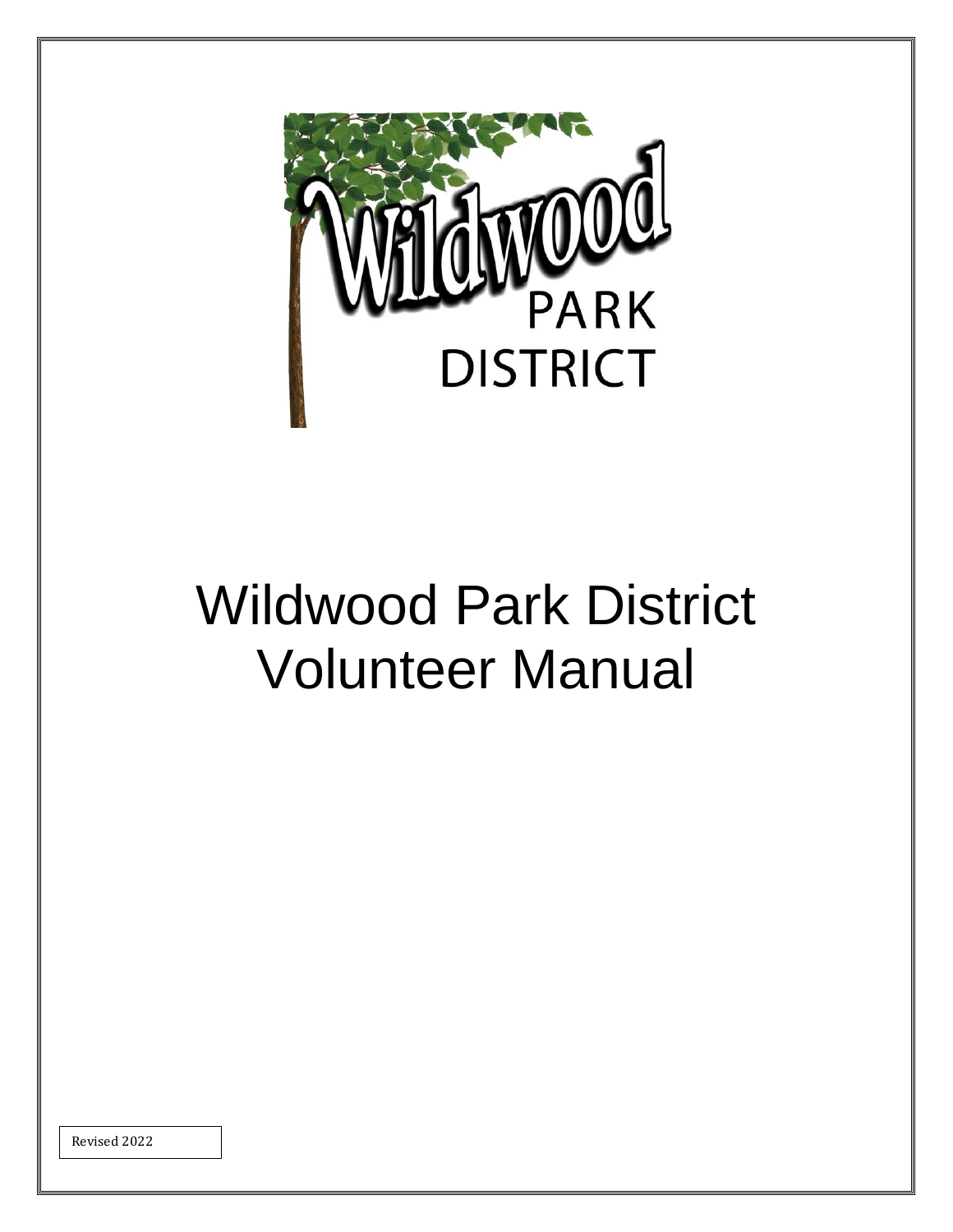# **Table of Contents**

| Abused & Neglected Child Reporting Act7 |  |
|-----------------------------------------|--|
|                                         |  |
|                                         |  |
|                                         |  |
|                                         |  |
|                                         |  |
|                                         |  |
|                                         |  |
|                                         |  |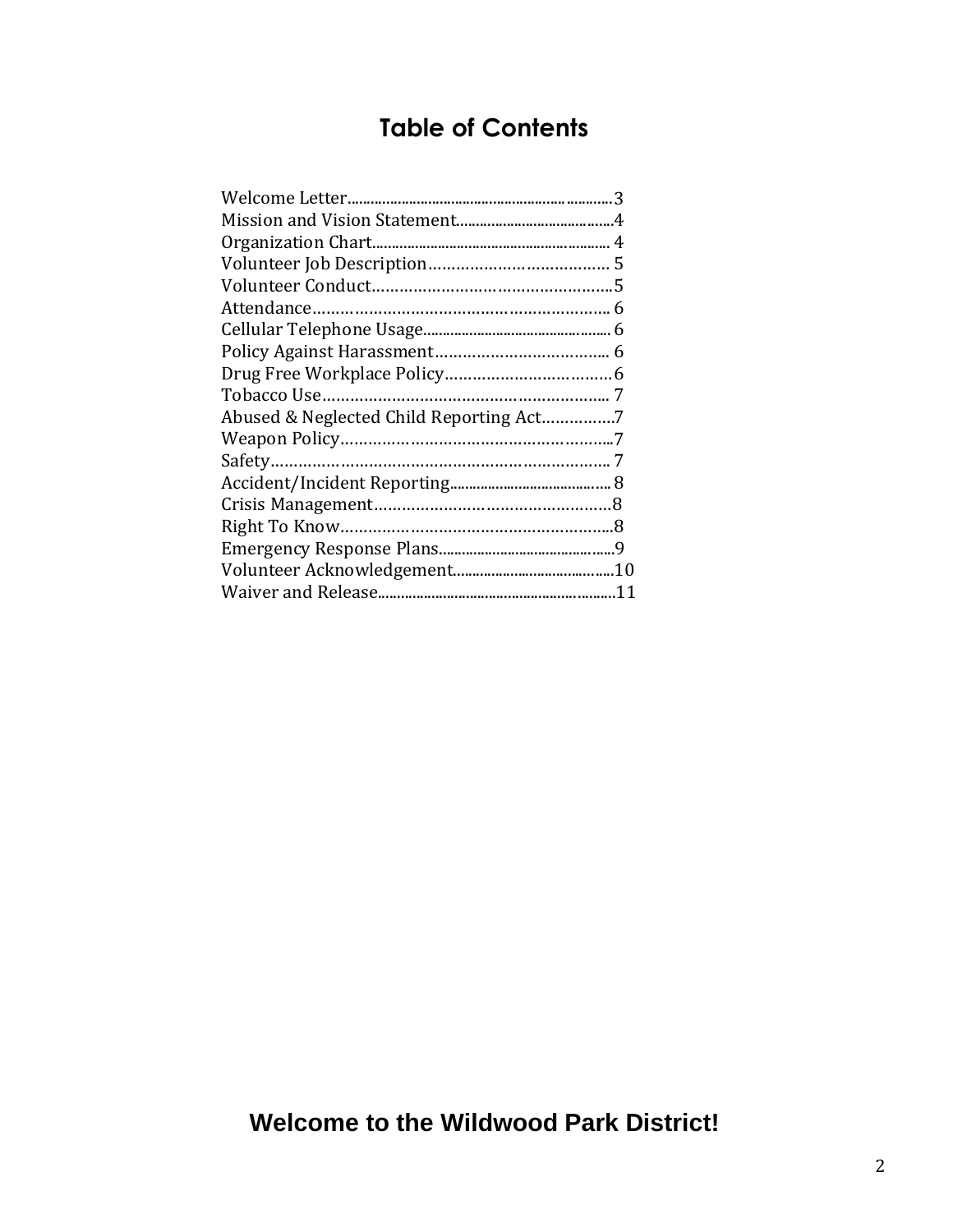On behalf of the Commissioners and staff, welcome to the Wildwood Park District team. Thank you for volunteering with the Park District. We value your time and commitment and know that the community values it as well.

Your work is essential to the organization and our goal is to make your experience as enjoyable and rewarding as possible. We will do our best to make sure you are prepared.

Please, do not hesitate to contact Park District staff should you have any questions.

Thank you again for your efforts and we hope you enjoy your experience with the Wildwood Park District!

Sincerely,

Brandon Magnini

Brandon Magnini Park District Manager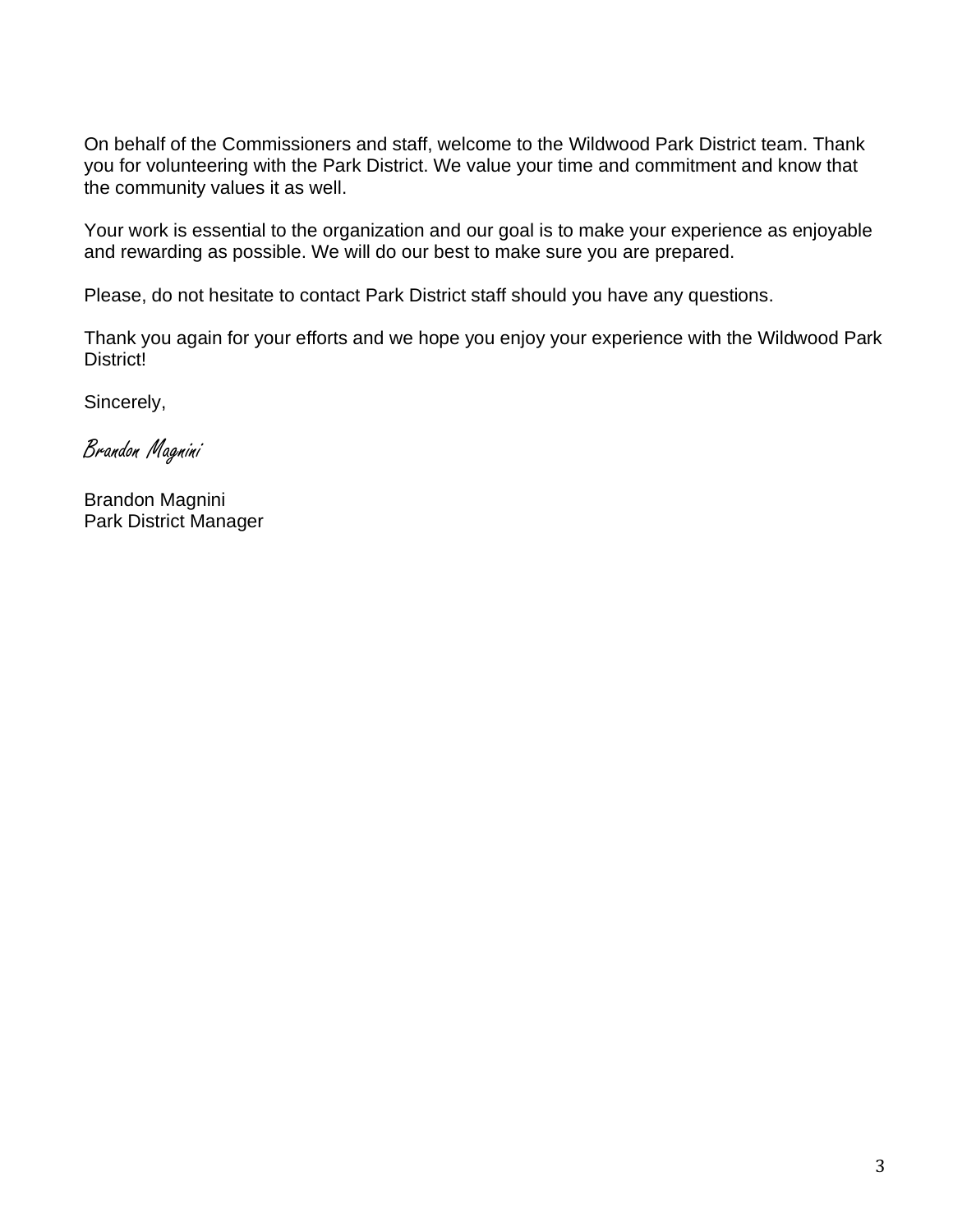# **Wildwood Park District Mission and Vision**

## **Mission Statement:**

The Wildwood Park District conserves and protects natural resources and provides leisure opportunities for our community.

## **Vision Statement:**

The Wildwood Park District works to enhance the lives of its residents through excellent recreational programming, services and facilities, while conserving natural resources and improving the parks and lakes.

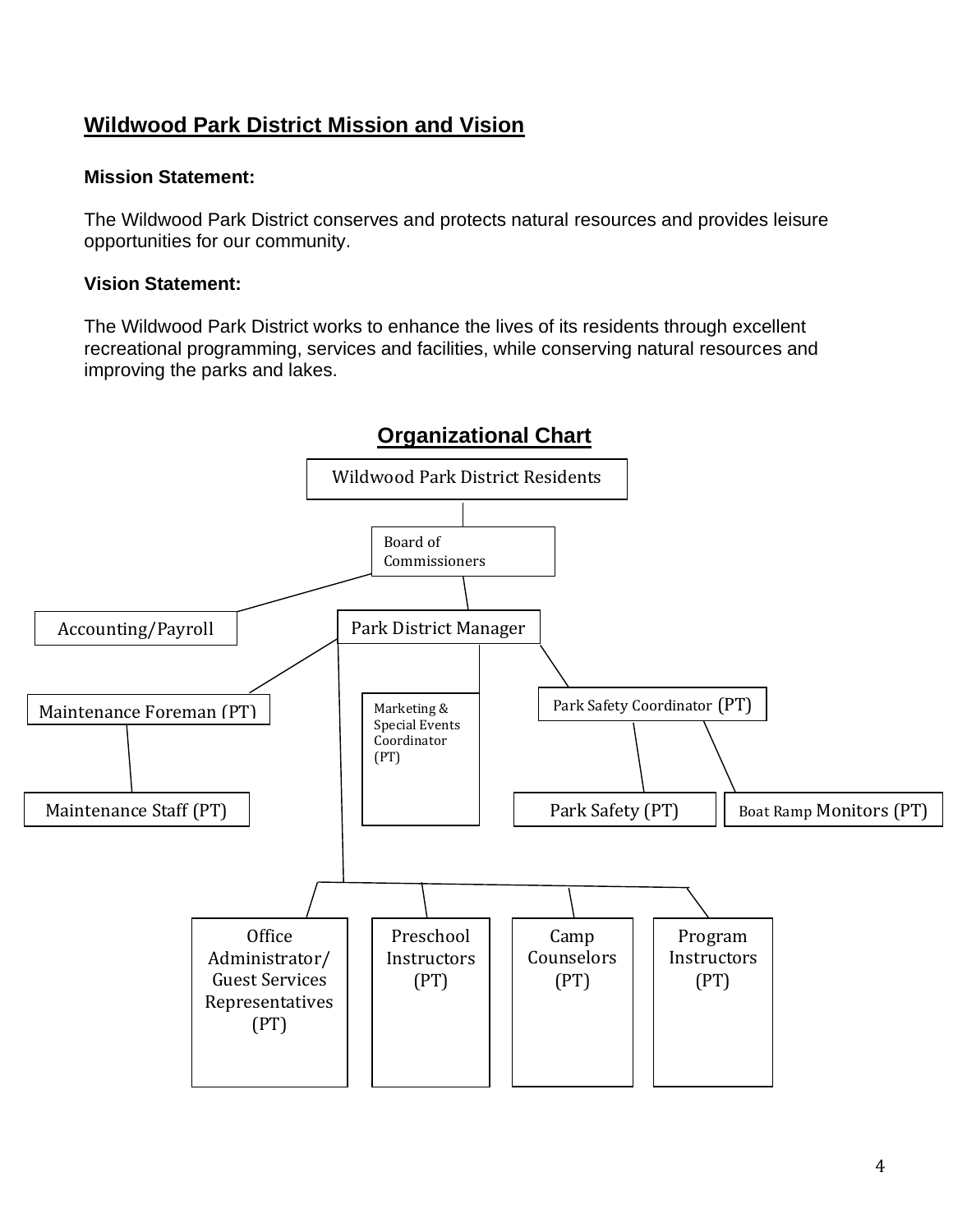# **Volunteer Job Description**

Volunteers assist full-time staff, part-time staff, and other volunteers in the implementation of programs, maintenance, and/or clerical services.

## **Qualifications**

Volunteers must be at least 14 years of age. Individuals under the age of 18 must have a signed parent consent form. Individual must be able to work well with participants and staff and are required to attend any scheduled volunteer trainings.

#### **Duties and Responsibilities**

- 1. Arrive at program site at least 15 minutes before the program begins and stay until your assignment is completed.
- 2. Notify your Supervisor if you will be absent before the program or as soon as possible in the event of an emergency.
- 3. Assist staff with a positive and enthusiastic attitude.
- 4. Assist and/or supervise the implementation of activities.
- 5. Ensure the safety of participants.
- 6. Never leave your group unattended.
- 7. Assist in keeping supplies and equipment in order.
- 8. Report all accidents or incidents to your Supervisor as soon as possible.
- 9. Respect the rights of the participant's confidentiality. Do not discuss publicly any situations or personal characteristics of a participant.
- 10.Never transport a participant in your car. By doing so, you are accepting all liability.
- 11.Display professional behavior at all times while representing the District.
- 12.Follow all Wildwood Park District policies and procedures.
- 13.Complete other duties as assigned.

# **Volunteer Conduct**

As a volunteer, you are expected to conduct yourself in a manner befitting the Park District.

Guidelines:

- No foul language
- No threatening or causing bodily harm to self, or others
- Respect other volunteers, staff and patrons
- Respect for equipment, supplies and facilities
- No cell phone usage
- Have a positive attitude

## **Proper Dress & Appearance**

Volunteers should be dressed appropriately at all times for the job they are performing. Volunteers should be neat and clean at all times. Please avoid the following attire:

- Clothing that is torn, unkempt or dirty
- Baggy, low-riding pants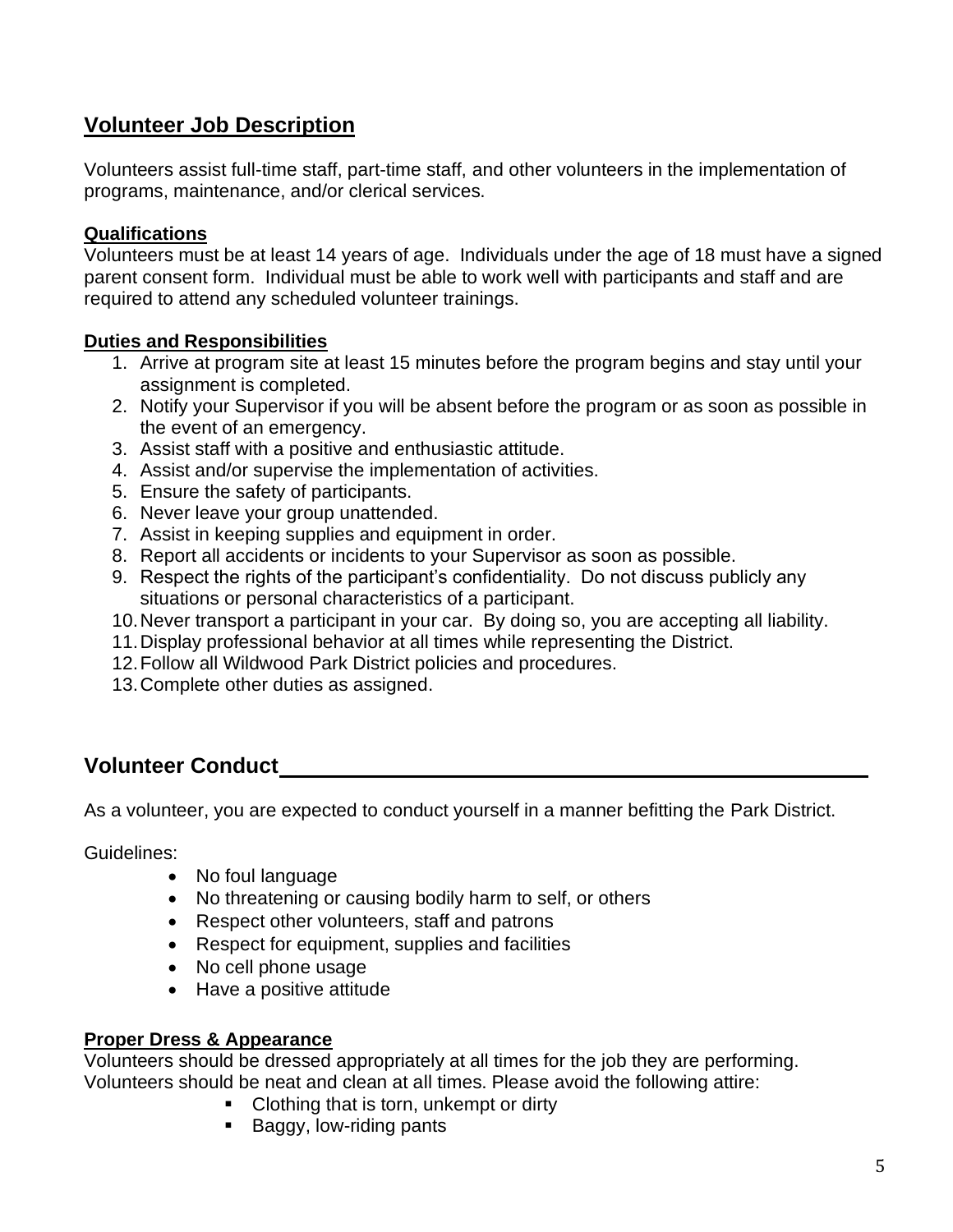- Restrictive clothing (too tight pants, shorts or shirts)
- Low-cut clothing, tank tops or visible bra straps

Tattoos:

Tattoos cannot be offensive in nature (i.e. words including profanity and/or offensive symbols). Volunteers with offensive tattoos will be required to cover their tattoos while they work.

#### Body Piercings:

Any style of earring or jewelry that presents a safety hazard to you, Park District staff, other volunteers, or the public, as determined by the Park District, will not be allowed.

## **Attendance, Punctuality, and Dependability**

The Park District is grateful for your time and commitment. Staff rely on volunteers to help run successful programs. Although we understand you are freely giving of your time, it is important that we maintain schedules and timelines to run smooth and successful events and programs for the community. We ask that you please arrive on time for your volunteer duties. In the event you are going to be late or absent, please call the appropriate supervisor.

#### **Cellular Telephone Usage**

Volunteers are not permitted to use their personal cellular telephones.

#### **Policy Against Harassment**

The Wildwood Park District Board of Park Commissioners, and employees are subject to state and local laws prohibiting discrimination and governing fair and ethical conduct as outlined in the Illinois Human Rights Act and Title VII (Civil Rights Act). Therefore, it is the policy of the Wildwood Park District that no employee, commissioner, volunteer or customer be should be subject to harassment of any kind. This includes sexual harassment, as well as harassment because of race, color, religion, sex, sexual orientation, age, national origin, disability or any other characteristic protected by law. The park district recognizes its responsibility to all employees and those who do business with the Wildwood Park District, to maintain a working environment free from harassment. Please contact your Supervisor for a copy of the complete Harassment Policy if you would like to review.

## **Drug Free Workplace Policy**

It is the policy of the Wildwood Park District to provide a safe, productive, and drugfree work environment. The use, sale, purchase, manufacture, distribution, dispensation, presence in one's system or possession of drugs or alcohol by any volunteer while on Park District premises, or acting on behalf of the Park District, is strictly prohibited. The Park District retains the right to excuse any volunteer from their service if there is suspicion and/or proof of a violation to this policy.

## **Tobacco Use**

The Park District complies with the Smoke Free Illinois Act. The use of tobacco products including but not limited to cigarettes, cigars, pipes, and smokeless tobacco is prohibited inside of and within 15 feet of any of the Park District's facilities. Tobacco use is also prohibited while interacting directly with the public.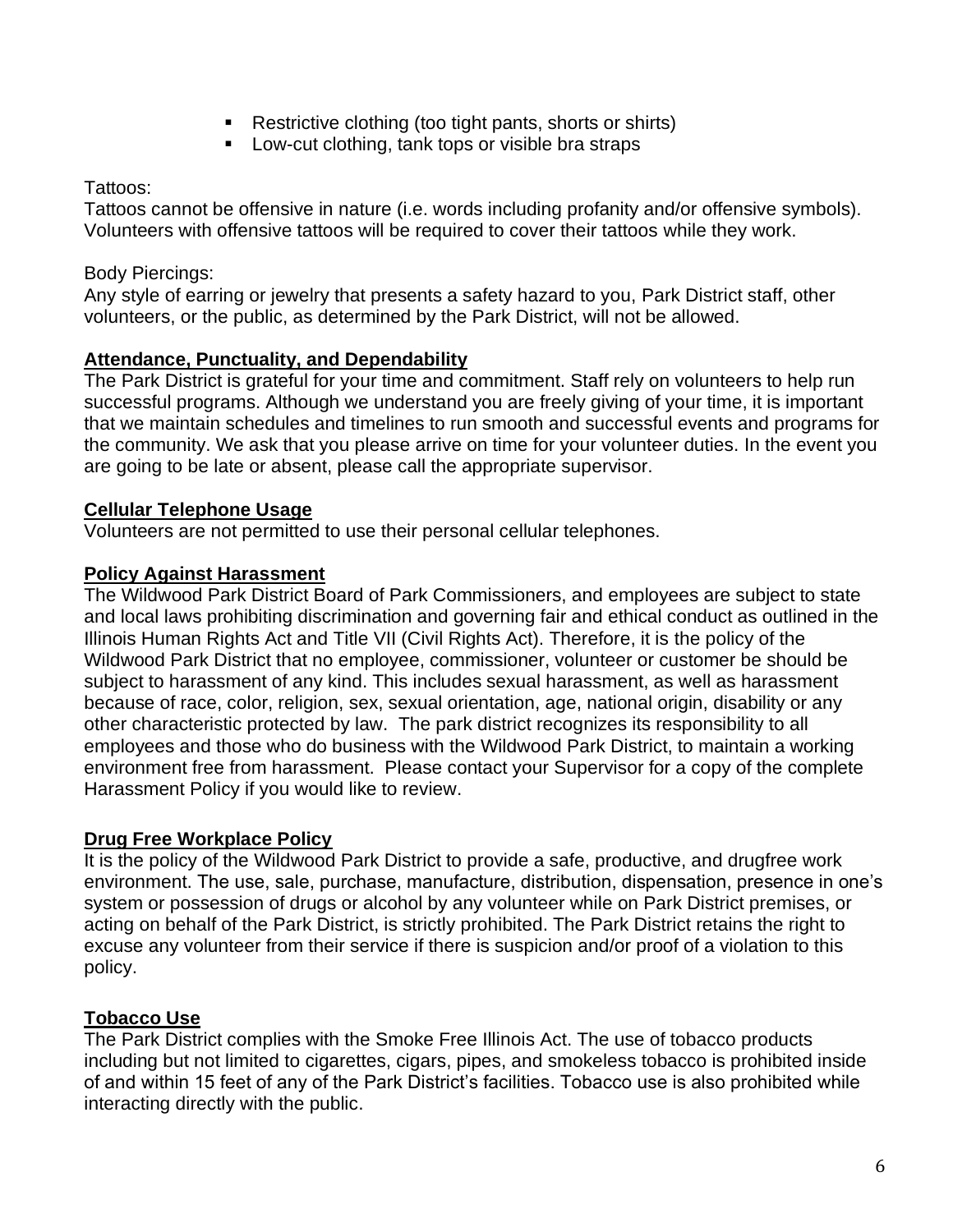# **Abused and Neglected Child Reporting Act**

The Wildwood Park District is committed to compliance with the Abused and Neglected Child Reporting Act (325 ILCS 5/4). Pursuant to this Act, mandated reporters are required to report or cause a report to be made to the child abuse hotline number, (1-800-25A-BUSE) whenever they have reasonable cause to believe that a child may be neglected or abused.

As a volunteer, you are not considered a mandated reporter, but you are a representative of the Park District and may be faced with a situation in which a child feels comfortable confiding in you. If during your volunteer experience with the Park District you feel that a child is being abused or neglected, inform the Park District Manager immediately. Although you are not required to, you may contact the Child Abuse Hotline to make a report.

## **Weapon Policy**

Volunteers are strictly prohibited from possessing or keeping any weapon at Park District events or on Park District property including parking lot. Weapons include visible and concealed weapons, including those the owner has necessary permits. Weapons can include firearms, knives with a blade longer than three inches, explosive materials, or any other objects that could be used to harass, intimidate, or injure another individual.

# **Safety**

It is the intention of the Wildwood Park District to provide a safe environment for volunteers and the public. While volunteering, you are expected to perform your assignment in a safe manner.

Safety is very important, and it is every volunteer's responsibility to act in a safe manner and take actions to keep themselves, fellow volunteers, and the public free from harm. Carelessness, inattention, neglect and disregard for safety can result in accidents and injuries. Therefore, you must at all times be careful, attentive, alert, and follow proper safety procedures.

# **General Safety Rules**

- 1. Horseplay and fighting are not tolerated in the workplace.
- 2. Your Supervisor must be notified of any permanent or temporary impairment that may reduce your ability to perform in a safe manner.
- 3. Personal protective equipment must be used whenever work conditions warrant.
- 4. Park District vehicles and equipment are to be operated only by trained and authorized personnel.
- 5. Potential unsafe conditions or acts must be immediately reported to your Supervisor.
- 6. If there is any doubt about the safety of a work method, your Supervisor needs to be consulted before beginning volunteering.
- 7. All accidents, injuries and property damage must be reported to your Supervisor, regardless of the severity of the injury or damage.
- 8. All volunteers must follow recommended work procedure outlined for their job.
- 9. Any smoke, fire and unusual odors must be reported to your Supervisor immediately.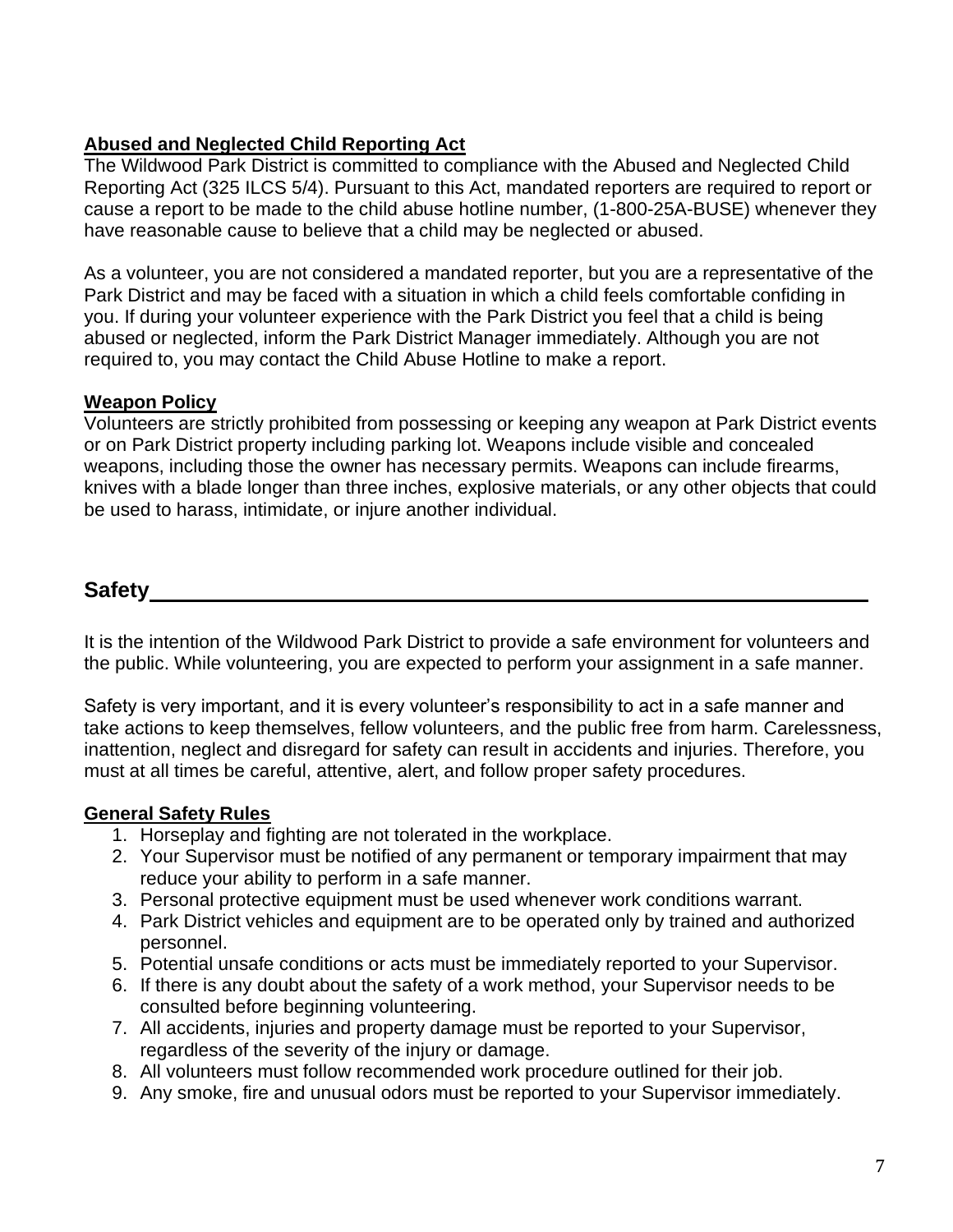- 10.When working on or reaching for objects overhead, an appropriate ladder or step stool must be used. Climbing on boxes, buckets, chairs, etc. is prohibited.
- 11.If your work creates a potential slip or trip hazard, correct the hazard immediately or mark the area clearly before leaving it unattended.

## **Accident/Incident Reporting**

Any accidents or incidents that occur while you are volunteering with the Park District must be reported immediately to either the instructor or your Supervisor, in as much detail as possible. Accidents/Incidents include, but are not limited to:

- A patron is hurt
- A volunteer is hurt
- An employee is hurt
- Any time first aid is administered
- Property is damaged
- A Park District vehicle is damaged

#### **Statements of Admission**

If involved in or witness to an accident or injury, do not admit to liability or make a statement of admission on behalf of the Park District. Please direct any inquiries and concerns to your Supervisor.

#### **Crisis Management**

There is the potential for an unfortunate event to occur on Park District property or involve Park District activities that may draw attention and media interest. In order to provide an accurate and consistent message to the public of the events that took place, the Park District Manager will serve as our designated spokesperson and will provide information to the media. If approached by the media with an inquiry regarding an event, please direct them to the Park District Manager to acquire any information.

#### **Right-to-Know**

The Park District has developed a comprehensive Hazard Communication program to ensure that information on the hazards of chemicals used in our operations is communicated to appropriate individuals. Although volunteers are not expected to be exposed to such products or environments often, there may be times when this program would apply. In that event, the on– site Park District employee will have access to a copy of the Safety Data Sheet for all chemicals in use.

#### **Reporting Hazardous Conditions**

If a hazard or safety concern is identified, caution others by making the hazard known and notify a Park District employee immediately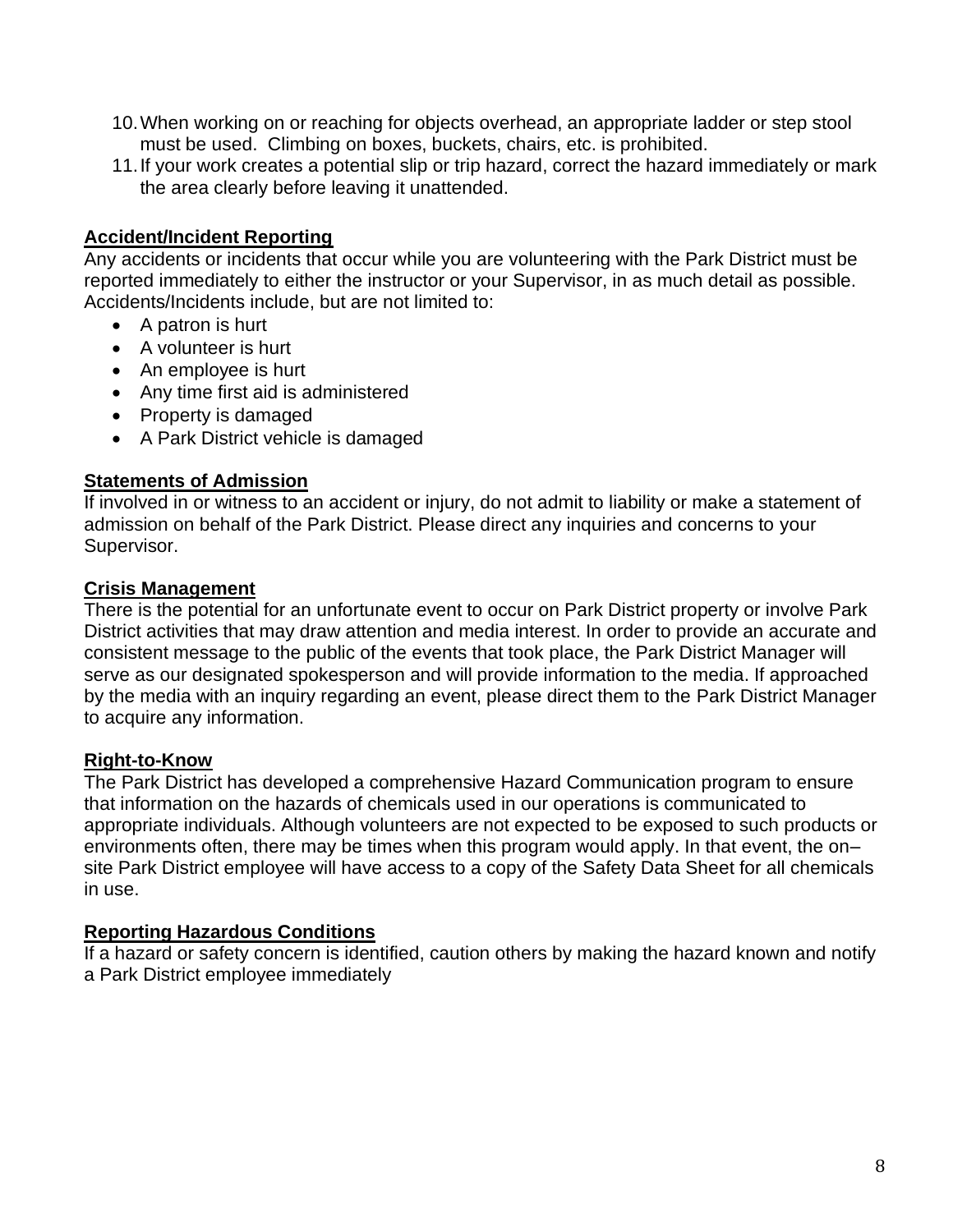# **Emergency Response Plans**

## **Lightning**

Warning will most likely be flashes at a distance or weather alert systems may be activated. Walk quickly to seek safe shelter if outdoors; if you are indoors, be sure to remain inside.

# **Tornadoes**

If severe weather is imminent, listen to local weather forecasts for frequent updates. In the event of a tornado warning, seek shelter immediately. If inside of a building, go to the center of an interior room on the lowest level possible. If outside with no shelter, lie flat in a nearby ditch or depression and cover your head with your hands. Stay in the shelter area until the tornado warning is terminated.

## **Fire**

If smoke or fire is detected within a facility, follow posted evacuation routes and exit the building immediately. Remain at the assembly point until released by emergency crews.

## **Earthquake**

The greatest threat during an earthquake is from falling debris. Earthquakes occur without much warning or notice. The first indication of an earthquake may be gentle rolling or shaking of the Earth and/or building. Seek cover immediately, kneel and cover your head with your arms. Shelter areas include, under heavy tables, desks, doorframes and against internal walls. Stay away from windows, overhead fixtures, wall mounted cabinets and shelves.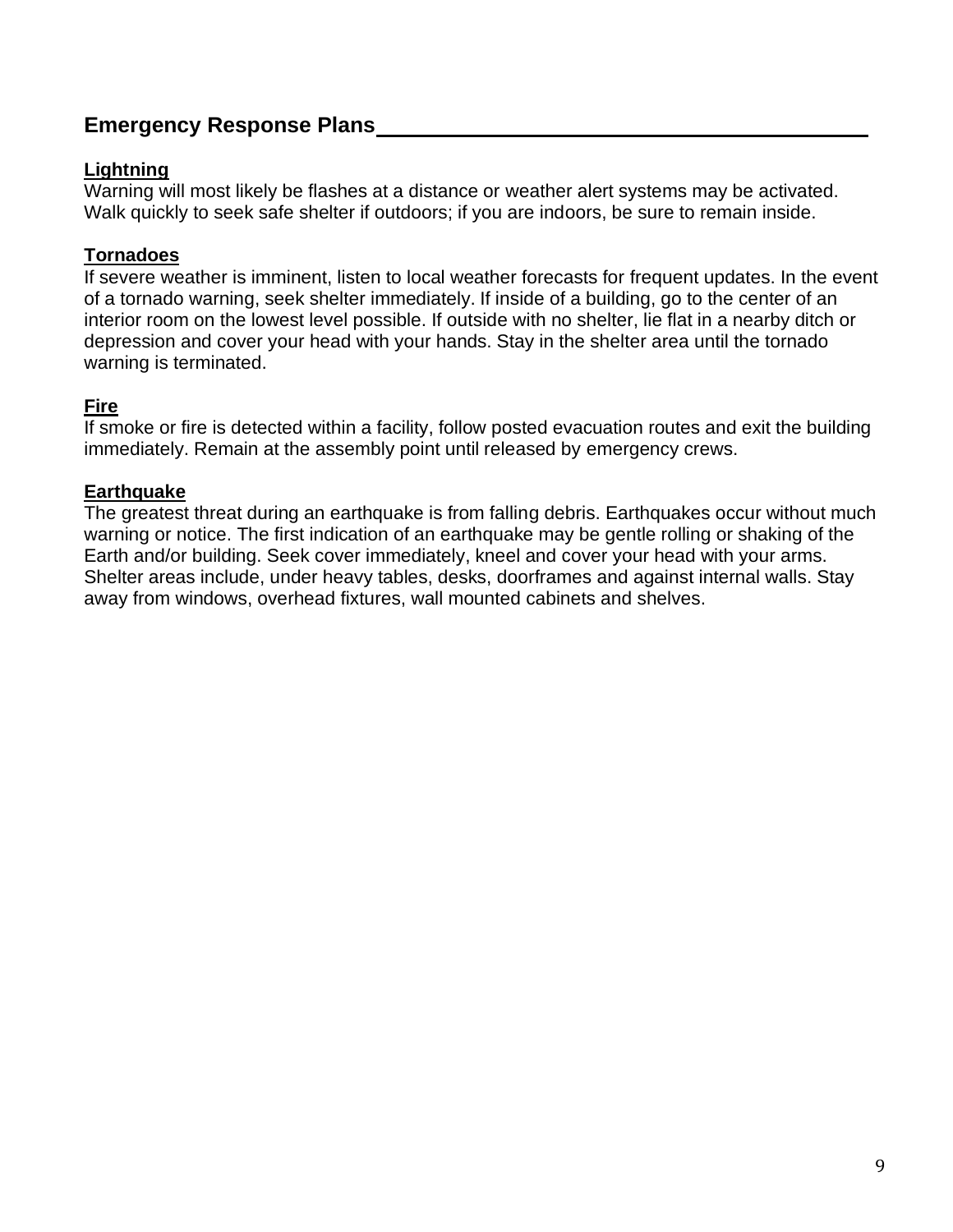# **WILDWOOD PARK DISTRICT VOLUNTEER MANUAL ACKNOWLEDGMENT**

I hereby acknowledge receipt of the Wildwood Park District Volunteer Manual. I agree and represent that I have read or will read the manual in its entirety. I understand that this manual has been developed as a reference guide for Park District volunteers. I also understand that the policies and rules contained in this manual can be changed or discontinued by the Park District at any time.

I understand and will comply with all policies within the manual and any and all other Wildwood Park District policies, rules and guidelines as distributed periodically.

| <b>Print Name:</b> |  |
|--------------------|--|